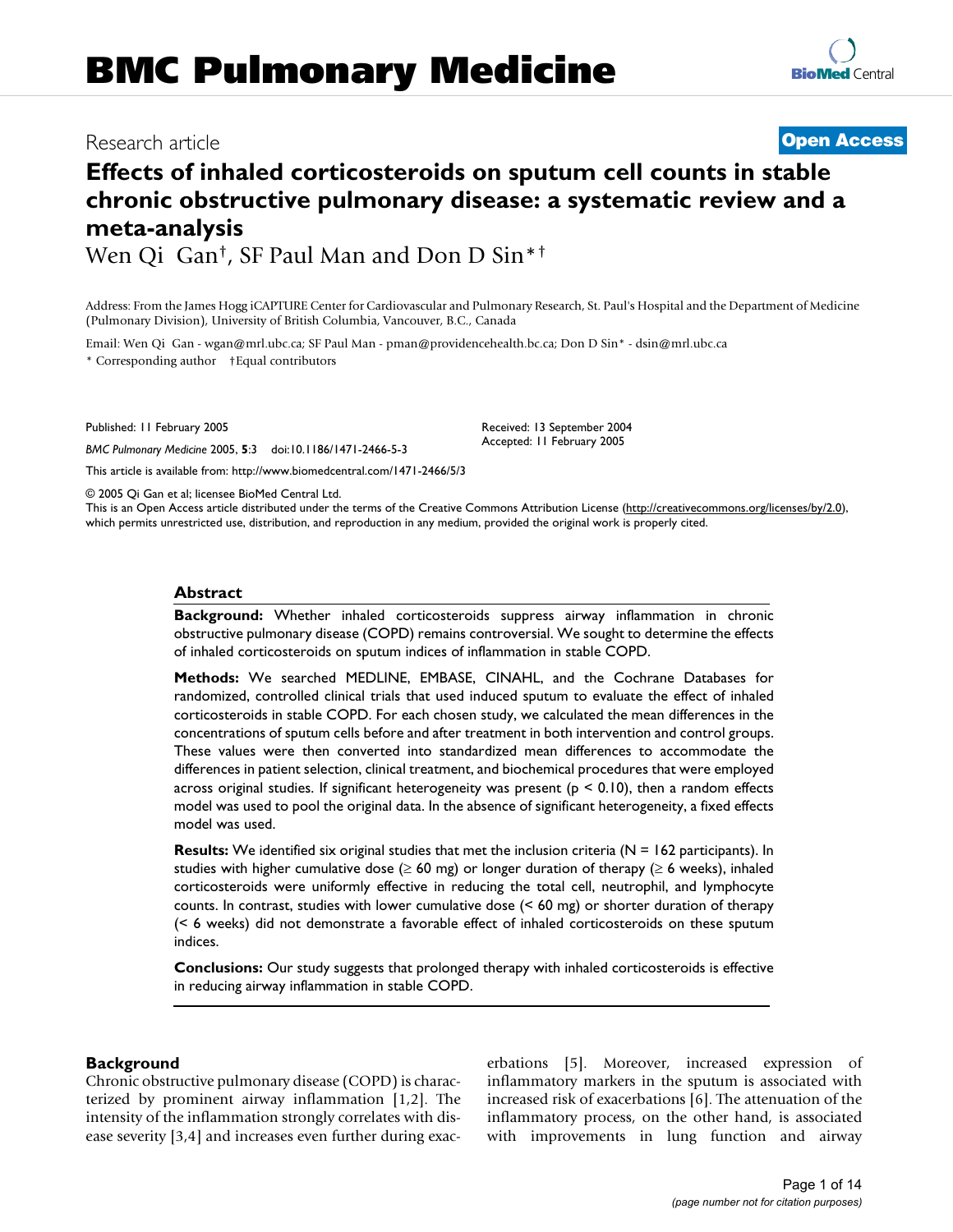hyperresponsiveness in COPD [7]. It is possible therefore that the inflammatory process is an integral component in COPD pathogenesis and may represent an important therapeutic target in improving the health status and outcomes of COPD patients [1,2].

One potential therapy for down-regulating the inflammatory process in the airways is through the use of corticosteroids, which are potent but non-specific antiinflammatory agents. Some in vitro studies have demonstrated that inhaled corticosteroids can modulate certain aspects of the inflammatory cascade in COPD [8,9]; however, other studies have shown less favorable results [10,11]. Despite this uncertainty, large clinical trials have shown that these medications reduce clinically relevant exacerbations by  $\sim$ 30% and improve health status of patients with moderate to severe disease [12]; their withdrawal, on the other hand, leads to increased risk of exacerbations and worsening of health status [13]. Since airway inflammation is associated with exacerbations [6] and since inhaled corticosteroids reduce exacerbations [12], they may also have salutary effect on airway inflammation in COPD. However, to date, the clinical studies, which have addressed this issue, have been small in size and scope and may not have had sufficient statistical power (on their own) to detect subtle but important effect of these medications on inflammatory indices in the airways. Additionally, there may be important methodologic differences between the positive and negative studies that could potentially explain the discrepancy. We, therefore, conducted a systematic review and a meta-analysis to determine whether inhaled corticosteroids do or do not suppress airway inflammation in patients with stable COPD and to explore the potential causes for the heterogeneity in reports.

## **Methods**

## *Search for relevant studies*

MEDLINE (1966–2004), EMBASE (1980–2004), CINAHL (1982–2004), and the Cochrane Databases were searched for randomized, controlled clinical trials that used induced sputum to evaluate the effect of inhaled steroids on airway inflammation in stable COPD. The search was restricted on articles published in the English language, using human participants. Subject headings included disease-specific search terms (COPD, lung diseases, pulmonary diseases, airway obstruction, obstructive pulmonary disease, chronic obstructive pulmonary disease, bronchitis, emphysema, pulmonary emphysema, or mediastinal emphysema), drug-specific search terms (glucocorticosteroids, corticosteroids, beclomethasone, budesonide, fluticasone, or triamcinolone), and laboratory method-specific search terms (biopsy, bronchoalveolar lavage, or sputum). We also scanned the bibliographies and reference lists of retrieved articles to

supplement the electronic searches. We contacted the primary authors for additional data and/or clarification of data.

## *Study selection and data abstraction*

The primary objective of this meta-analysis was to compare the changes in sputum inflammatory indices among stable COPD patients before and after treatment with inhaled corticosteroids, using the control group in each individual studies as the referent. We chose sputum as the primary source of the analysis because there was a marked scarcity of quality studies which had evaluated the effect of inhaled corticosteroids from bronchoalveolar lavage fluid or tissue biopsy specimens. The inflammatory indices included total cell, neutrophil, macrophage, eosinophil, lymphocyte, and epithelial cell counts and interleukin (IL)-8 levels. Since the actions of oral corticosteroids may differ from those of inhaled corticosteroids, we excluded studies that evaluated the effects of oral corticosteroids on sputum inflammatory indices. From each selected article, two investigators (WQG, DDS) abstracted the following baseline information: the source of data, study design, inclusion and exclusion criteria, concomitant drugs, demographics of study participants including sample size, age, sex, current smoking status, pack-years of smoking history, predicted forced expiratory volume in one second (FEV<sub>1</sub>), the ratio of FEV<sub>1</sub> to forced vital capacity (FVC), percent predicted reversibility with inhaled bronchodilator, the specific brand of inhaled corticosteroids and the dose as well as the duration of therapy. Cumulative dose of inhaled corticosteroids was calculated by multiplying the average daily dose by the total days of treatment. All formulations were converted to beclomethasone equivalent based on the recommendations from the Canadian Asthma Consensus Report [14]. Any questions or discrepancies were resolved through iteration and consensus.

## *Statistical methods*

To accommodate any differences in patient selection, clinical treatment, and biochemical procedures that were employed across the original studies, we converted the absolute mean differences in the concentrations of the inflammatory cells between the intervention and control groups into standardized mean differences. For each study, standardized mean difference was derived by dividing the mean change in the inflammatory cell concentration at follow-up visit from the baseline visit between intervention and control groups by a pooled standard deviation of the mean change [15,16]. A negative standardized mean difference indicated that the participants assigned to inhaled corticosteroids had lower cell counts compared with placebo at the end of the study phase; whereas a positive number denoted increased cell count relative to the control group. For each inflammatory cell,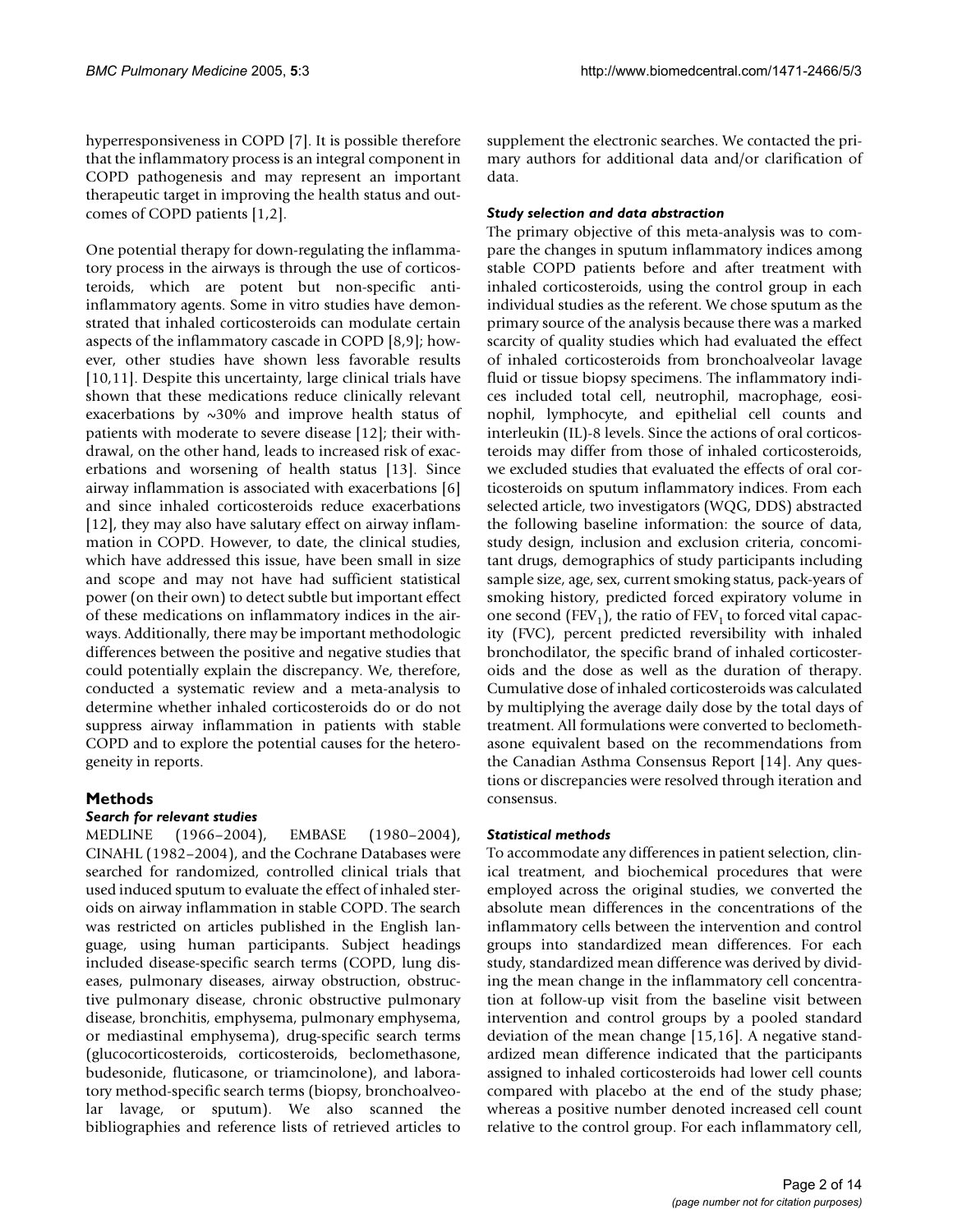



we tested the heterogeneity of results across the studies, using a Cochran Q test. If significant heterogeneity was present ( $p < 0.10$ ), then a random effects model was used. In the absence of significant heterogeneity, a fixed effects model was used [16]. We also evaluated the potential modifying effect of cumulative dose and the duration of therapy of the trials. We reasoned that trials that had higher cumulative dose (or longer duration of therapy) defined as greater or equal to the median cumulative dose (or duration of therapy) of all the trials included in this meta-analysis would be more "positive" than those that used lower doses (or were shorter in duration). All analyses were conducted using Review Manager version 4.2 (Revman; The Cochrane Collaboration, Oxford, England) and were two-tailed in nature.

## **Results**

A summary of the search strategy is shown in Figure 1. The original search yielded 155 and 63 citations in MEDLINE and EMBASE, respectively. CINAHL and the Cochrane Databases did not contribute to the search results. The abstracts of these articles were selected and reviewed. Of these, 21 articles were retrieved for a detailed review. We excluded the study from Loppow and colleagues [17] because it included 6 patients with a positive skin prick test against at least one common airborne allergen and 4 patients who had  $FEV<sub>1</sub>/FVC > 0.7$ . We excluded additional 14 articles because of other reasons (Figure 1). This process left 6 original studies meeting the inclusion and exclusion criteria, which were used for the analyses [7,18-22]. The baseline information concerning the study designs is summarized in Table 1. The relevant demographic data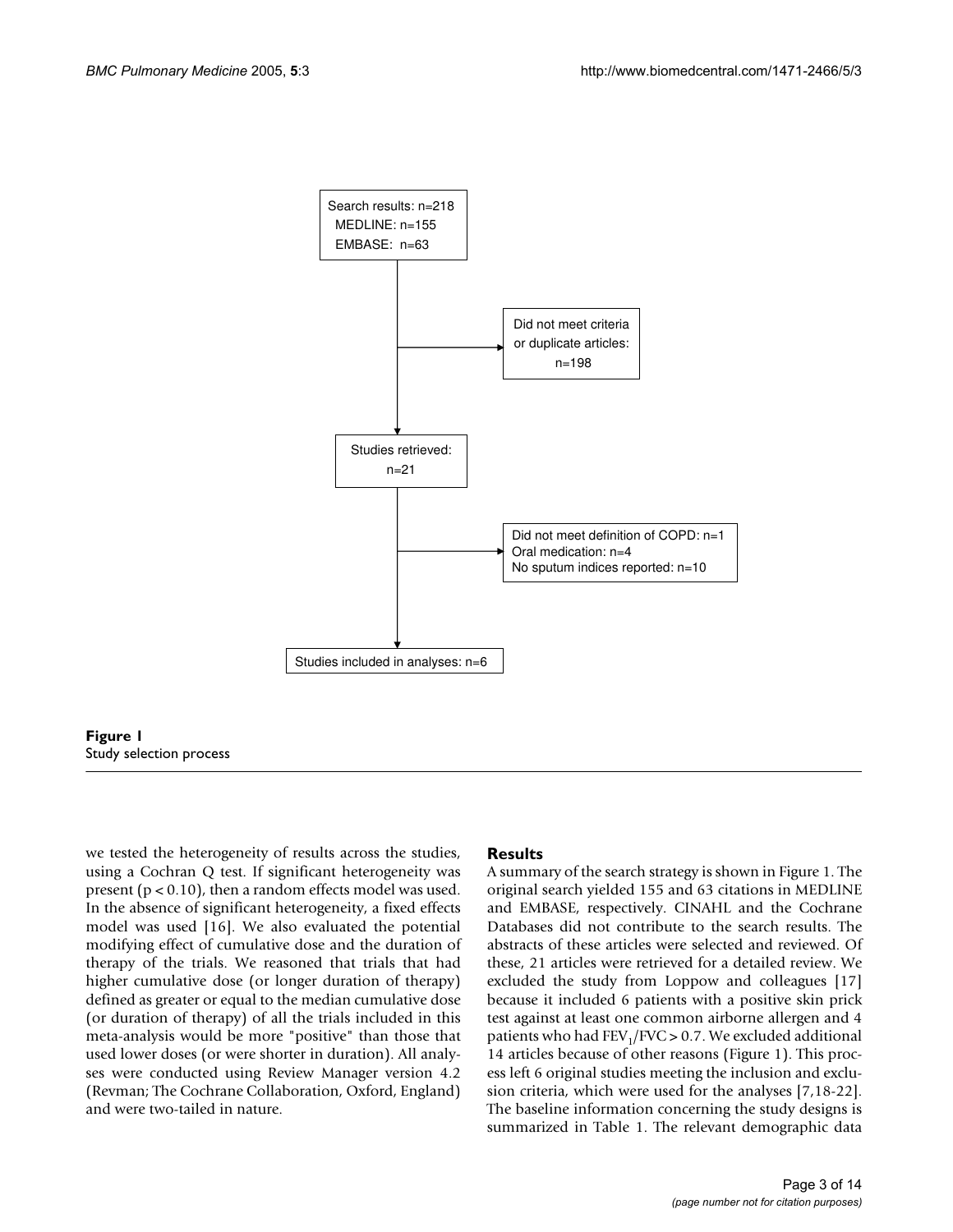| Table 1: Baseline information on original studies included in the meta-analysis. |  |
|----------------------------------------------------------------------------------|--|
|----------------------------------------------------------------------------------|--|

| <b>Source</b>                | Setting                              | Design                                                                                                                                                                                                                                                | <b>Inclusion Criteria</b>                                                                                                                                                                                                                                              | <b>Exclusion Criteria</b>                                                                                                                                                                                                                                                                                                                                                                                                                                                              | Concomitant<br>drugs                                                                                                                                                                                         | Withdrawal  | Sputum<br>specimen                                                                                                                                                                                                                                                                                       |
|------------------------------|--------------------------------------|-------------------------------------------------------------------------------------------------------------------------------------------------------------------------------------------------------------------------------------------------------|------------------------------------------------------------------------------------------------------------------------------------------------------------------------------------------------------------------------------------------------------------------------|----------------------------------------------------------------------------------------------------------------------------------------------------------------------------------------------------------------------------------------------------------------------------------------------------------------------------------------------------------------------------------------------------------------------------------------------------------------------------------------|--------------------------------------------------------------------------------------------------------------------------------------------------------------------------------------------------------------|-------------|----------------------------------------------------------------------------------------------------------------------------------------------------------------------------------------------------------------------------------------------------------------------------------------------------------|
| Sugiura et al NR<br>2003 [7] |                                      | Randomized, placebo-<br>controlled parallel<br>design.                                                                                                                                                                                                | $FEV_1/FVC$ < 0.7; all<br>patients wereex-<br>smokers who had<br>stopped smoking for<br>at least 1 year<br>beforethe study.                                                                                                                                            | A history of perennial allergic<br>rhinitis; positiveallergen skin prick<br>tests and RAST assay; a history of<br>periodicwheezing; an improvement<br>in FEV, of more than 12 % predicted<br>oran absolute increase of 200 ml<br>after inhalation of 200 µg salbutamol;<br>had bronchial or respiratory tract<br>infectionsin the month preceding the<br>study; had taken systemic steroids in<br>the 2 monthsbefore the study or<br>inhaled steroids in the month<br>beforethe study. | NR.                                                                                                                                                                                                          | None        | <b>NR</b>                                                                                                                                                                                                                                                                                                |
| Keatings et<br>al 1997 [18]  | clinics in<br>different<br>hospitals | Outpatient Randomized, single-<br>blind, crossover design<br>with 3-7 day run in<br>period. The clinical part<br>of the study was single-<br>blind, but all differential<br>cell counting and<br>assayswere carried out<br>in a double blind fashion. | $FEV1/FVC < 0.7$ ; $FEV1$<br>< 70% predicted;<br>reversibility with<br>inhaled albuterol of<br><10% of predicted<br>FEV <sub>1</sub> ; smoking history<br>of at least 10 pack-<br>years; negative results<br>on skin prick testing<br>to four common<br>aeroallergens. | Patients who had taken inhaled or<br>oral steroids or who had suffered an allowed.<br>exacerbation of their airway disease<br>in the previous 6 weeks, or patients<br>with any history of asthma or<br>variability in symptoms were<br>excluded.                                                                                                                                                                                                                                       | Albuterol was                                                                                                                                                                                                | 2 subjects  | NR.                                                                                                                                                                                                                                                                                                      |
| 1999 [19]                    | clinic                               | Culpitt et al Outpatient Randomized, double-<br>blind, placebo-<br>controlled crossover<br>design with a run-in<br>period of 2 weeks.                                                                                                                 | $FEV1/FVC < 0.7$ ;<br>postbronchodilat or<br>FEV <sub>1</sub> <85% predicted;<br>reversibility with<br>inhaled $\beta_2$ -agonist of<br><15% of predicted<br>FEV <sub>1</sub> ; smoking history<br>of at least 20 pack-<br>years.                                      | Patients who had taken inhaled or<br>oral steroids or who had suffered an<br>exacerbation of their airway disease<br>in the previous 6 weeks, or patients<br>with any history of asthma or atopy<br>or variability in symptoms were<br>excluded.                                                                                                                                                                                                                                       | Three subjects had<br>concomitant<br>treatment with<br>albuterol (200 µg<br>twice a day) and<br>ipratropium<br>bromide (40 µg<br>twice a day), one<br>subject with<br>albuterol (200 µg as<br>needed) alone. | 12 subjects | Samples were<br>considered<br>adequate for<br>analysis if there was<br>< 50% squamous<br>cell contamination.                                                                                                                                                                                             |
| 1998 [20]                    | clinic                               | Confalonieri Outpatient Randomised, controlled,<br>open study. The clinical<br>parts of the study was<br>open, but all differential<br>cell counting was<br>carried out in a double<br>blind fashion.                                                 | FEV <sub>1</sub> /FVC <88% of<br>predicted in men and<br><89% in women: all<br>patients were current<br>smokers.                                                                                                                                                       | Patients who had taken inhaled or<br>oral steroids or had suffered a<br>respiratory tract infection in the<br>previous three months were<br>excluded.                                                                                                                                                                                                                                                                                                                                  | None of the<br>patients was taking<br>theophyllines or<br>long acting $\beta_2$<br>agonists.                                                                                                                 | None        | Samples were<br>discarded if viability<br>levels were 50% or<br>less, or squamous<br>contamination was<br>20% or more. An<br>overall differential<br>cell count on 500<br>nucleated non-<br>squamous cells was<br>performed by two<br>examiners and<br>results reported as<br>mean of the two<br>counts. |
| Mirici et al<br>2001 [21]    | clinic                               | Outpatient Randomized, double-<br>blind, placebo-<br>controlled parallel<br>design.                                                                                                                                                                   | $FEV1 < 70%$ predicted;<br>no self-reported<br>asthma; reversibility<br>with inhaled<br>terbutaline of <15% of<br>predicted FEV <sub>1</sub> ;<br>current smokers.                                                                                                     | Long-term treatment with oral or<br>inhaled steroids within 6 months of<br>study entry; A respiratory tract<br>infection in previous 3 months;<br>pregnancy or lactation, or presence<br>of other serious systemic diseases.                                                                                                                                                                                                                                                           | $\beta_2$ – agonists of all<br>kinds, theophylline,<br>and mucolytics were<br>allowed.                                                                                                                       | 10 subjects | Samples were<br>discarded if<br>viabilitylevels were<br>50% or less, or<br>squamous<br>contamination was<br>20% or more                                                                                                                                                                                  |
| Yildiz et al<br>2000 [22]    | clinic                               | Outpatient Randomized, placebo-<br>controlled parallel<br>design with a run-in<br>period of 2 weeks.                                                                                                                                                  | $FEV1/FVC < 0.7$ ; $FEV1$<br>< 70% predicted;<br>reversibility with<br>inhaled albuterol of<br><10% of predicted;<br>smoking history of at<br>least 10 pack-years.                                                                                                     | Patients with any history of asthma<br>or variability in symptoms, and<br>patients who had taken inhaled or<br>oral steroids or had suffered a<br>respiratory tract infection or<br>exacerbation in the previous 6<br>weeks were excluded.                                                                                                                                                                                                                                             | All of the patients<br>continued to inhale<br>both salbutamol and<br>ipatropium bromide.<br>In 9 patients,<br>sustained release<br>theophylline was<br>also administered.                                    | None        | <b>NR</b>                                                                                                                                                                                                                                                                                                |

Abbreviations: FEV<sub>1</sub>, forced expiratory volume in 1 second; FVC, forced vital capacity; NR, not reported.

are summarized in Table [2](#page-4-0). All 162 patients were current or ex-smokers with post-bronchodilator  $FEV<sub>1</sub> < 70 %$  predicted,  $FEV<sub>1</sub>$  to FVC ratio <0.7, and reversibility with bronchodilator of <15%. The medications used included budesonide, beclomethasone dipropionate, and fluticasone propionate. The study period of these trials ranged from 2 to 12 weeks.

After treatment with inhaled corticosteroids, the total cell counts decreased. Overall, the standardized mean difference between steroid and control groups was -0.43 units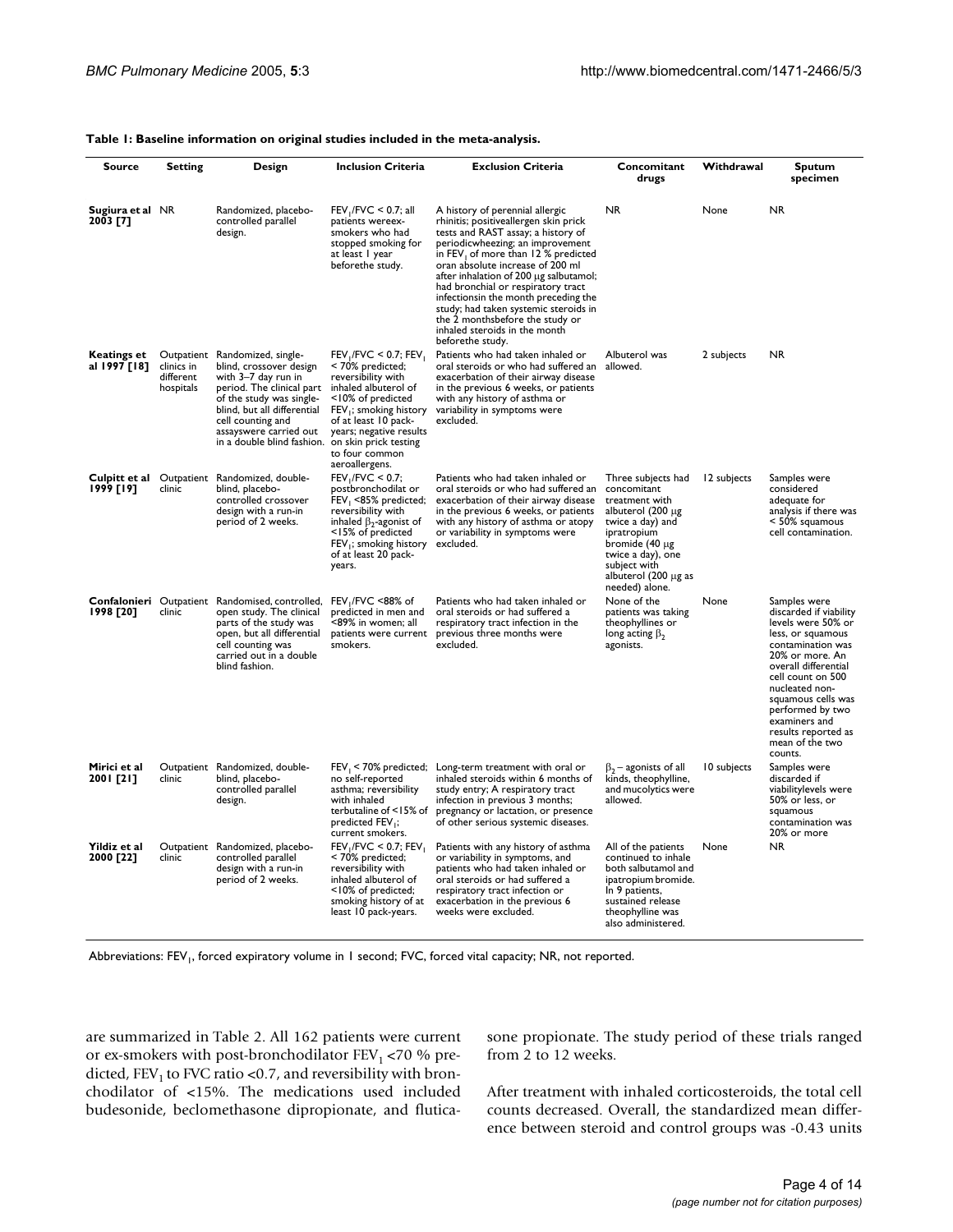| <b>Source</b>          | <b>Number</b><br>οf<br><b>Patients</b> | Age<br>(year) | Men<br>(%) | Current<br><b>Smokers</b><br>(%) | Pack-<br>years | <b>FEV</b><br>(% predicted) | Ratio (%) | <b>Reversibility</b><br>(% predicted) | Drug           | Dose<br>(mg/day) | <b>Duration</b><br>(weeks) | <b>Cumulative</b><br>dose $(mg)$ # |
|------------------------|----------------------------------------|---------------|------------|----------------------------------|----------------|-----------------------------|-----------|---------------------------------------|----------------|------------------|----------------------------|------------------------------------|
| Sugiura [7]            | 18‡                                    | 70(7)         | 89         | 0*                               | <b>NR</b>      | $1.2(0.4)$ <sup>†</sup>     | 270       | < 12                                  | Beclomethasone | 0.8              | 4                          | 22.4                               |
| Keatings [18]          | 26                                     | $45 - 78$     | 60         | 46                               | >10            | 35.1(4.7)                   | <70       | < 10                                  | Budesonide     | 1.6              |                            | 28.0                               |
| Culpitt [19]           | 26                                     | $43 - 73$     | 62         | 69                               | $>20$          | 49.5(16.6)                  | <70       | < 15                                  | Fluticasone    | 1.0              |                            | 56.0                               |
| Confalonieri<br>$[20]$ | 34                                     | 58(5)         | 59         | 100                              | <b>NR</b>      | 59.7(37.1)                  | 67(5)     | <b>NR</b>                             | Beclomethasone | 1.5              | 8                          | 84.0                               |
| Mirici [21]            | 40                                     | 53(10)        | 75         | 100                              | 26.5(16.1)     | 62.0(7.4)                   | <b>NR</b> | $<$ 15                                | Budesonide     | 0.8              | 12                         | 84.0                               |
| Yildiz [22]            | 18                                     | 64(7)         | 78         | 89                               | 52.0(23.4)     | 44.5(2.7)                   | 57(3)     | 10                                    | Fluticasone    | 1.5              | 8                          | 168.0                              |

<span id="page-4-0"></span>

| Table 2: The characteristics of COPD patients at baseline. |  |  |  |
|------------------------------------------------------------|--|--|--|
|------------------------------------------------------------|--|--|--|

† FEV1, liter;

‡ 6 patients in control group

\* All subjects were ex-smokers and stopped smoking for at least 1 year.

# Cumulative dose = daily dose × days × adjusted factor for beclomethasone equivalence [14].

Continuous variables are presented as mean (SD)

Abbreviations: FEV<sub>1</sub>, forced expiratory volume in 1 second; FVC, forced vital capacity; ratio, the ratio of FEV<sub>1</sub> to FVC; NR, not reported/not calculable.



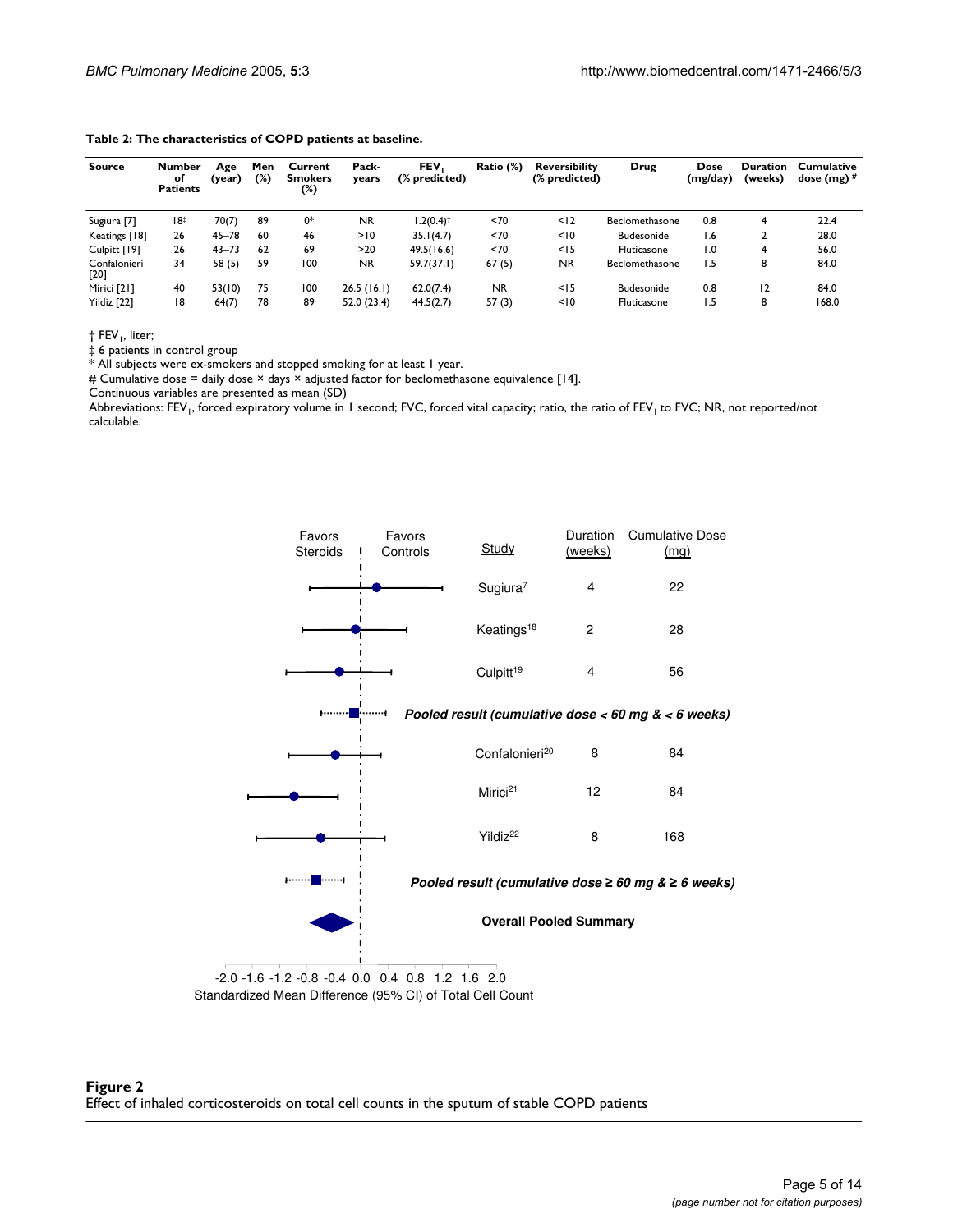



(95% confidence interval, CI, -0.75 to -0.11), indicating that inhaled corticosteroids had a favorable effect in reducing total count compared with controls (test for heterogeneity,  $p = 0.35$ ) (Figure 2). Importantly, the total cumulative dose of inhaled corticosteroids calculated on the basis of mean daily dose and duration of therapy made a material difference to the results. In the studies in which patients were exposed to 60 mg or greater of beclomethasone or its equivalent for the duration of the trial, inhaled corticosteroids were effective in reducing the total sputum cell count (-0.68 units; 95% CI, -1.11 to - 0.26). In contrast, trials with cumulative dose of  $< 60$  mg did not demonstrate a favorable effect of inhaled corticosteroids on this sputum index (-0.11 units; 95% CI, -0.58 to 0.37). All of the trials with the higher cumulative dose had exposed the trial participants to inhaled corticosteroids for at least 6 weeks; whereas, the trials with the lower cumulative dose was uniformly less than 6 weeks in duration.

Inhaled corticosteroids had a salutary effect on neutrophil counts in the sputum. As compared with the control group, the standardized mean difference in those treated with inhaled corticosteroids was -2.16 units (95% CI, - 3.81 to -0.50; test for heterogeneity,  $p < 0.001$ ) (Figure 3). Similar to the findings on the total cell count, trials with a cumulative dose of  $\geq 60$  mg of beclomethasone (or at least 6 weeks of therapy) demonstrated a significant effect of these medications on sputum neutrophil count (-4.27 units; 95% CI, -6.87 to -1.66); whereas, trials with cumulative dose of < 60 mg (or less than 6 weeks of therapy)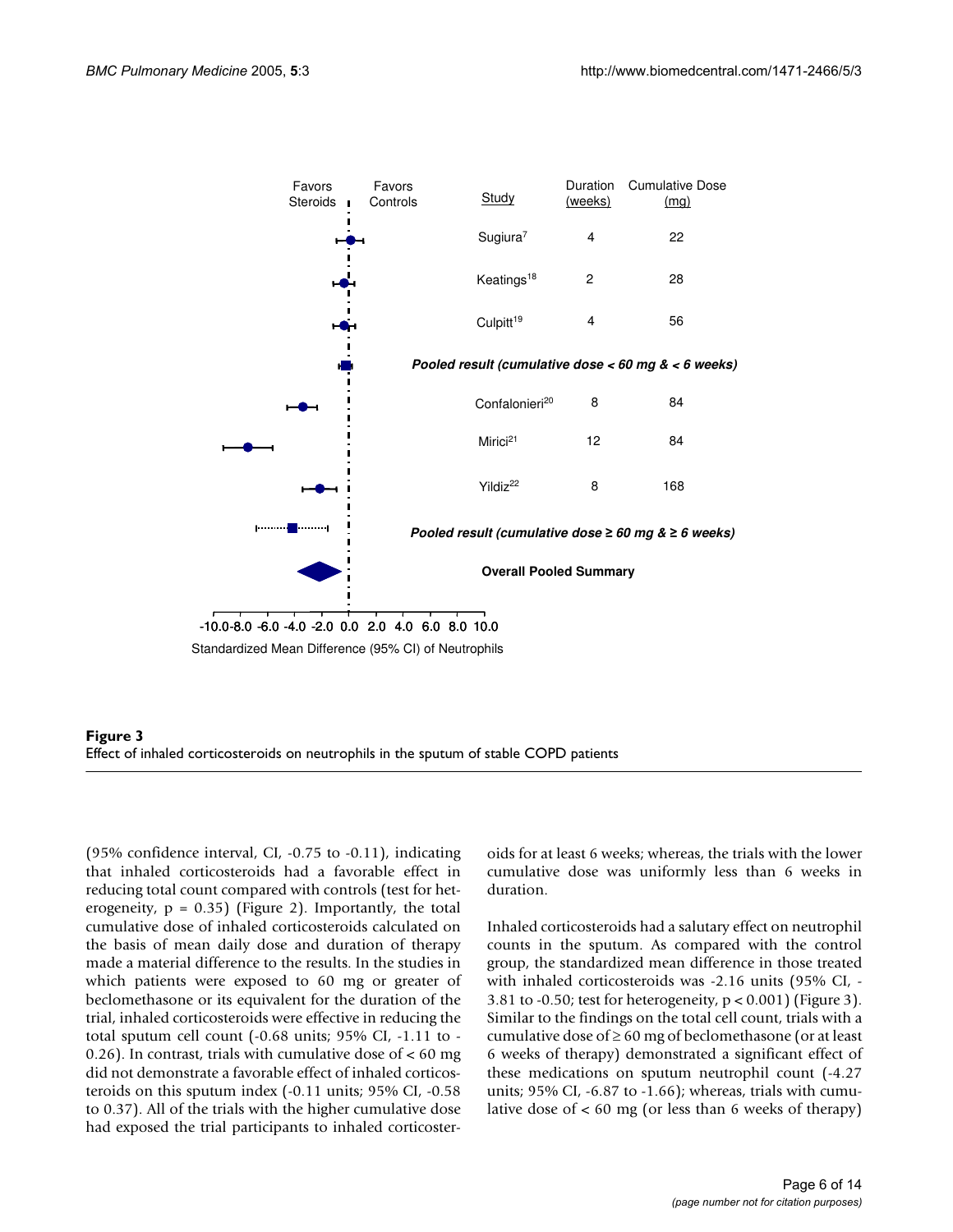



failed to demonstrate a beneficial effect (-0.26 units; 95% CI, -0.74 to 0.22).

Inhaled corticosteroids also reduced the lymphocyte counts in the sputum (standardized mean difference, - 0.39 units, 95% CI, -0.74 to -0.05; test for heterogeneity,  $p = 0.58$ ) (Figure 4). Trials with cumulative dose of  $\geq 60$ mg (or at least 6 weeks of therapy) demonstrated a significant effect (standardized mean difference, -0.59 units; 95% CI, -1.01 to -0.17); whereas, trials with cumulative dose < 60 mg (or less than 6 weeks of therapy) failed to demonstrate a salutary effect on this endpoint (standardized mean difference, 0.02; 95% CI, -0.59 to 0.62).

These medications were also effective in reducing epithelial cell counts compared with the controls (standardized mean difference, -0.51 units, 95% CI, -0.98 to -0.05; test for heterogeneity,  $p = 0.20$ ) (Figure [5](#page-7-0)). There was an insignificant trend towards reducing eosinophil counts in the sputum with inhaled corticosteroid therapy (standardized mean difference, -0.28 units, 95% CI, -0.62 to 0.07; test for heterogeneity,  $p = 0.22$ ) (Figure [6\)](#page-8-0). Inhaled corticosteroids did not appear to have any significant effect on macrophage concentrations in the sputum (standardized mean difference, -0.02 units, 95% CI, -0.34 to 0.29; test for heterogeneity,  $p = 0.65$ ) (Figure [7\)](#page-9-0). Inhaled corticosteroids did not have significant effect on sputum IL-8 levels (standardized mean difference, -0.22 units; 95% CI, - 0.77 to 0.32; test for heterogeneity,  $p = 0.84$ ).

To evaluate whether the magnitude of the reduction in the inflammatory cells was modified by the absolute levels of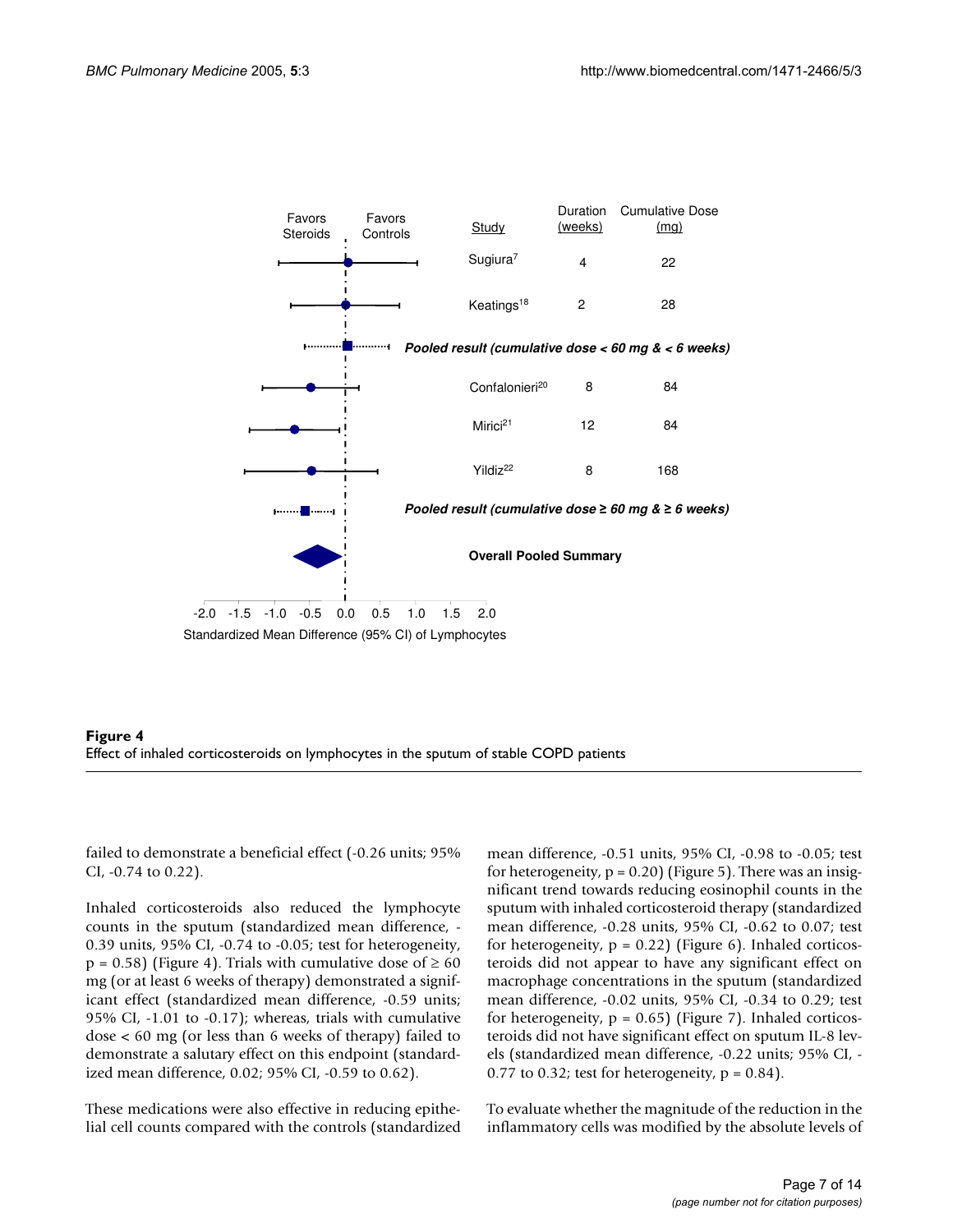<span id="page-7-0"></span>

## **Figure 5** Effect of inhaled corticosteroids on epithelial cells in the sputul cells in the sputul cells in the sput Effect of inhaled corticosteroids on epithelial cells in the sputum of stable COPD patients

the inflammatory cells in the sputum at baseline, we performed a stratified analysis based on the total cell counts at baseline (see Table 3). No significant patterns were observed with any of the cell lines suggesting that baseline "cell load" in the sputum was not a predictor of response to inhaled corticosteroids.

After treatment with inhaled steroids, lung function improved slightly but neither the improvement in  $FEV<sub>1</sub>$ nor FVC reached statistical significance. For predicted  $FEV<sub>1</sub>$ , the overall standardized mean difference was 0.26 units,  $95\%$  CI, -0.06 to 0.57 (test for heterogeneity,  $p =$ 0.62) (Figure [8\)](#page-10-0). For predicted FVC, the overall standardized mean difference was 0.31 units; 95% CI, -0.09 to 0.70 (test for heterogeneity,  $p = 0.23$ ).

## **Discussion**

By combining data across the clinical studies, we increased statistical power to demonstrate a salutary effect of moderate to high doses of inhaled corticosteroids on some inflammatory indices in the sputum of patients with stable COPD. Over a short term, these medications reduced neutrophil, lymphocyte and epithelial cell counts in the sputum of stable COPD patients. They had smaller (and insignificant) effect on sputum eosinophils and IL-8. They had little effect on sputum macrophages. Although the magnitudes of these reductions were relatively small, they may explain why inhaled corticosteroids decrease cough and sputum production [23], reduce exacerbations [24], and hospitalizations [25].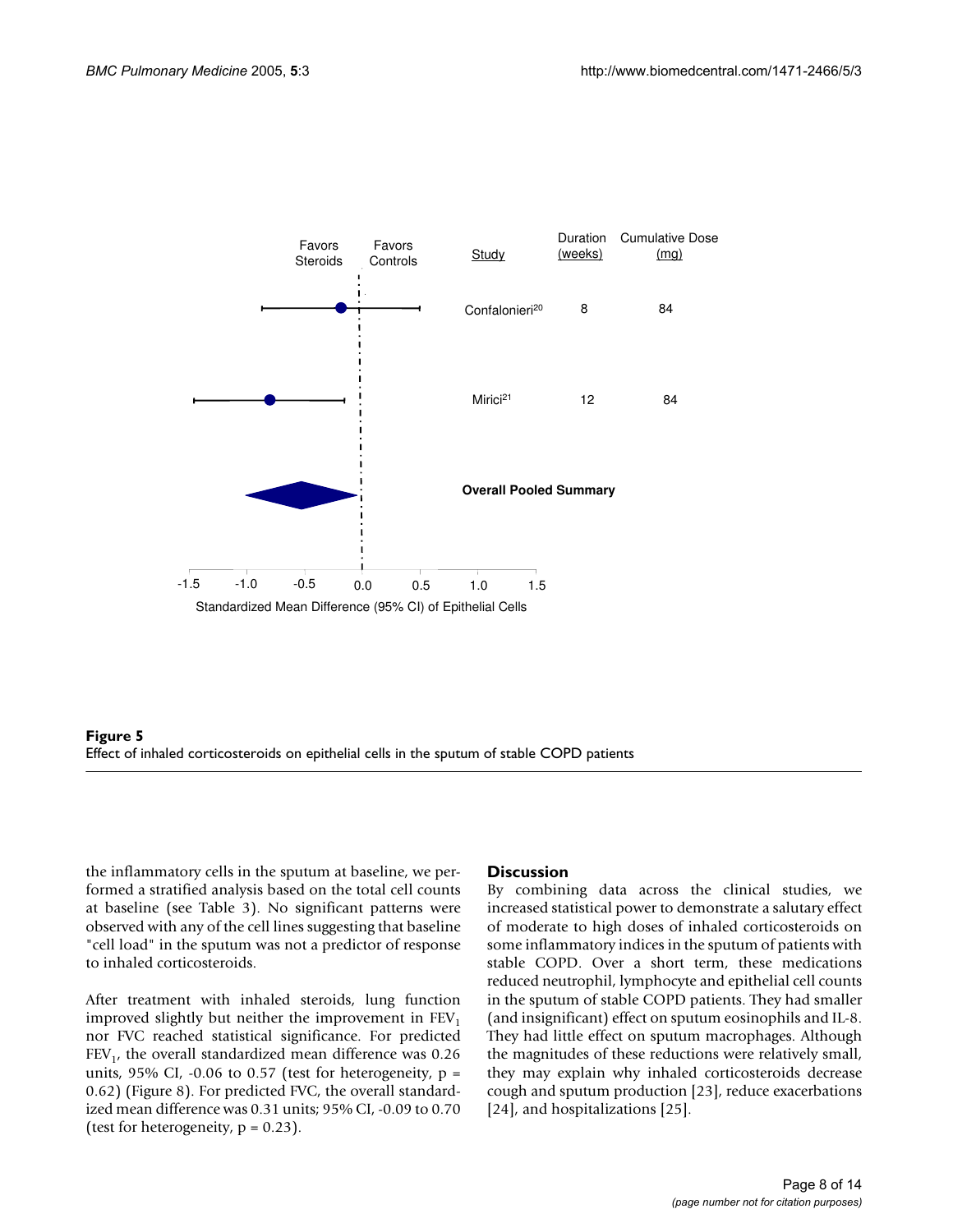<span id="page-8-0"></span>



We also found that duration of therapy and total cumulative dose, which are related constructs, made a material difference to the overall results. Short trials (less than 6 weeks in duration) were uniformly "negative"; while longer term trials (at least 6 weeks of therapy) were mostly positive. Similarly, trials that exposed the patients to higher cumulative dose were more "positive" than those that exposed patients to lower dose. This suggests that duration of therapy and total cumulative doses may be important determinants of the effect of inhaled corticosteroids on airway inflammation.

Although corticosteroids delay neutrophil apoptosis and may increase neutrophil survival [11,26], they also have significant inhibitory action on neutrophil performance. Likely through the annexin-I (lipocortin-1) pathways, for instance, corticosteroids interfere with neutrophil chemotaxis, adhesion, transmigration, oxidative bursts, and phagocytosis, thereby down-regulating the overall inflammatory cascade [9,27]. Indeed, Llewellyn-Jones and coworkers [28] showed that 4 weeks of inhaled fluticasone therapy can significantly reduce sputum chemotactic activity for neutrophils and increase its elastase inhibitory capacity in patients with well-characterized COPD. These data suggest that inhaled corticosteroids can reduce recruitment and/or adhesion of neutrophils to the airways of COPD patients, thereby lowering the overall concentration of these cells in COPD airways.

Superficially, the present data on sputum eosinophils appear to be inconsistent with the known effect of corticosteroids in general on eosinophils. Many experiments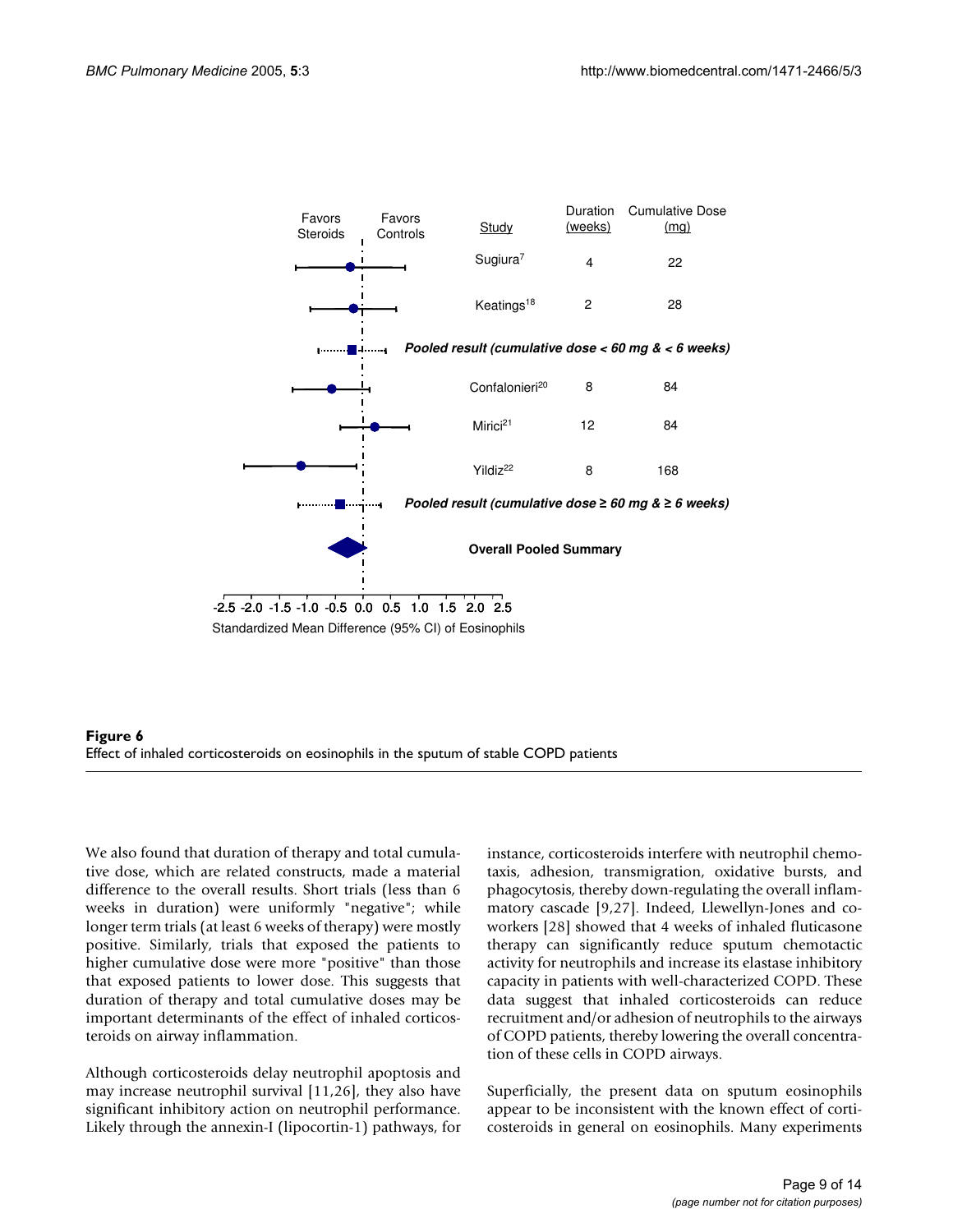<span id="page-9-0"></span>



have shown that eosinophils are exquisitely sensitive to corticosteroids [29,30]. The current data, however, suggest otherwise. Several studies have demonstrated that among COPD patients with irreversible airflow obstruction (as was the case for a majority of patients enrolled in the original studies contained in this meta-analysis), eosinophils are present in relatively small quantities in the sputum of such patients [10,31]. In most COPD patients, eosinophils account for less than 2% of the total cells in the sputum. This could have introduced a "floor" bias wherein the overall signal to the noise ratio for eosinophils may have been too small to detect subtle but important effect of inhaled corticosteroids on these cells. Although by combining data from these published studies we increased the power of the present analysis to detect salient changes in the inflammatory indices of the sputum, we may still have had insufficient power for analyses of cells with a relatively small signal. Our analysis may also have had insufficient power to assess the effects of inhaled corticosteroids on  $FEV<sub>1</sub>$ . Although there was a trend towards improvement, we did not find a statistically significant effect of inhaled corticosteroids on  $FEV<sub>1</sub>$ . Larger randomized trials have demonstrated, however, that inhaled corticosteroids significantly improve  $FEV<sub>1</sub>$ over the first three to six months of therapy [25,32-34], suggesting that for certain endpoints our present analysis still lacked sufficient power. Therefore, the "negative" associations must be interpreted cautiously. It is also important to note that none of the studies included in the present review evaluated the effects of inhaled corticosteroids on the function or performance of inflammatory cells in the airway. Thus, we can not discount the possibility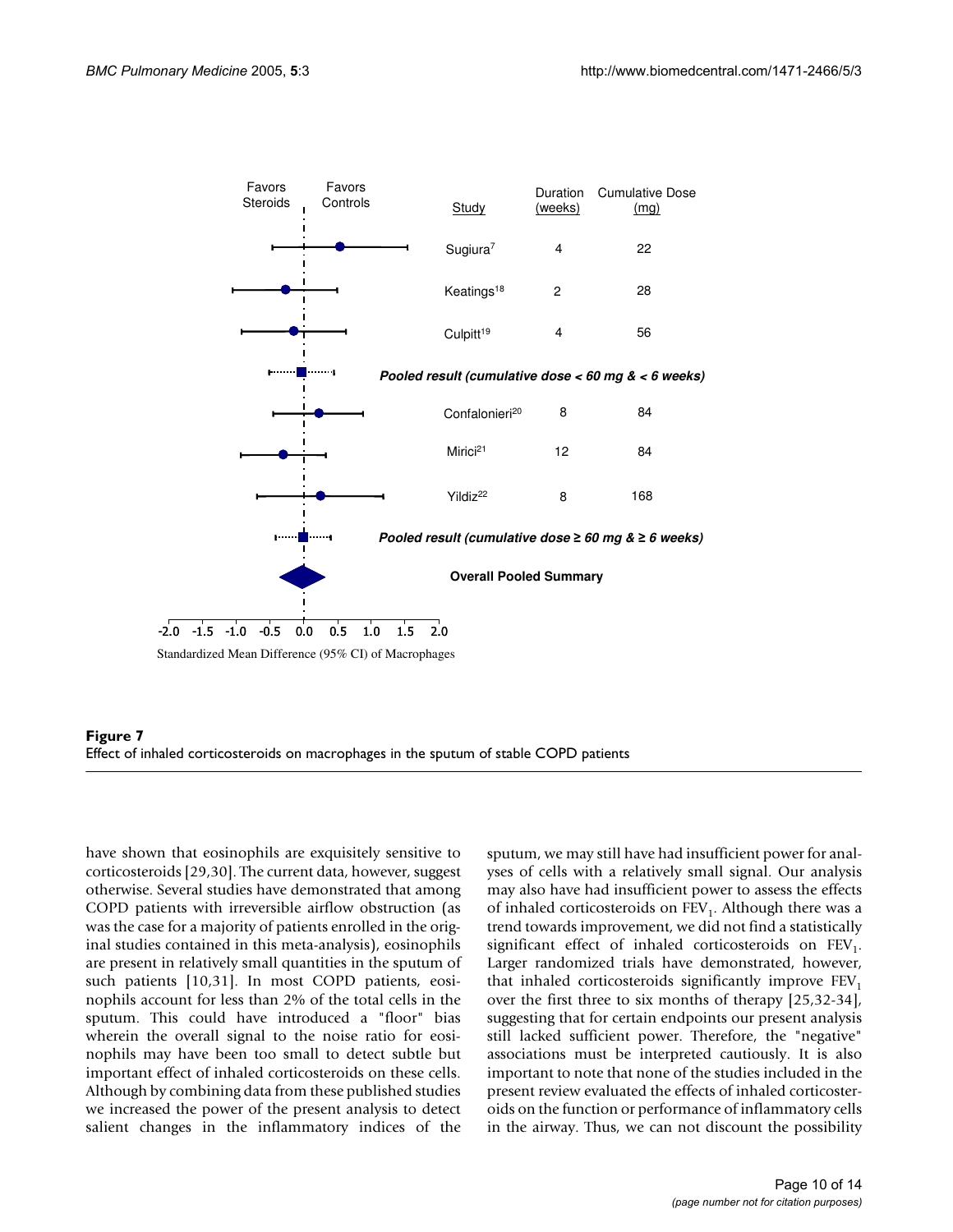<span id="page-10-0"></span>

## Effect of inhaled corticosteroids on FEV11% predicted in stable COPD patients. Abbreviation: FEV1 in one second **Figure 8** , forced expiratory volume Effect of inhaled corticosteroids on FEV1<sub>1</sub>% predicted in stable COPD patients. Abbreviation: FEV<sub>1</sub>, forced expiratory volume in one second

that these medications could have salutary effects on the functional performance of these cells.

In the present review, we did not include randomized studies that used bronchoalveolar lavage (BAL) or bronchial biopsies to measure inflammatory cells in the airways. However, in one study, Balbi and colleagues [35] observed significant reductions in the total number of cells, neutrophil counts, IL-8, and myeloperoxidase levels in the BAL fluid of COPD patients after 6 weeks of inhaled beclomethasone therapy. A similar finding was observed and reported by Thompson and coworkers [36]. In another experiment, Hattotuwa at al [23] randomly treated a group of COPD patients with 3 months of inhaled fluticasone propionate (1 mg/d) or placebo. The group that received fluticasone had significantly fewer mast cells in the subepithelial layer as well as a reduced ratio of CD8 to CD4 positive cells in the epithelial layer than those treated with placebo. Most importantly, the fluticasone group had significant improvements in cough and sputum scores and decreased use of reliever medications and experienced fewer exacerbations than did the placebo group [23]. Verhoeven et al [37] evaluated 23 patients with COPD and randomly treated 10 patients to fluticasone (1 mg/d) and the remainder to placebo. After 6 months, fluticasone treatment resulted in a significant reduction in the number of MBP and CD68 positive cells in the lamina propria and reduced tryptase levels in the epithelium. In addition, there was a trend towards fewer CD3, CD4 CD68 positive cells in epithelium of the group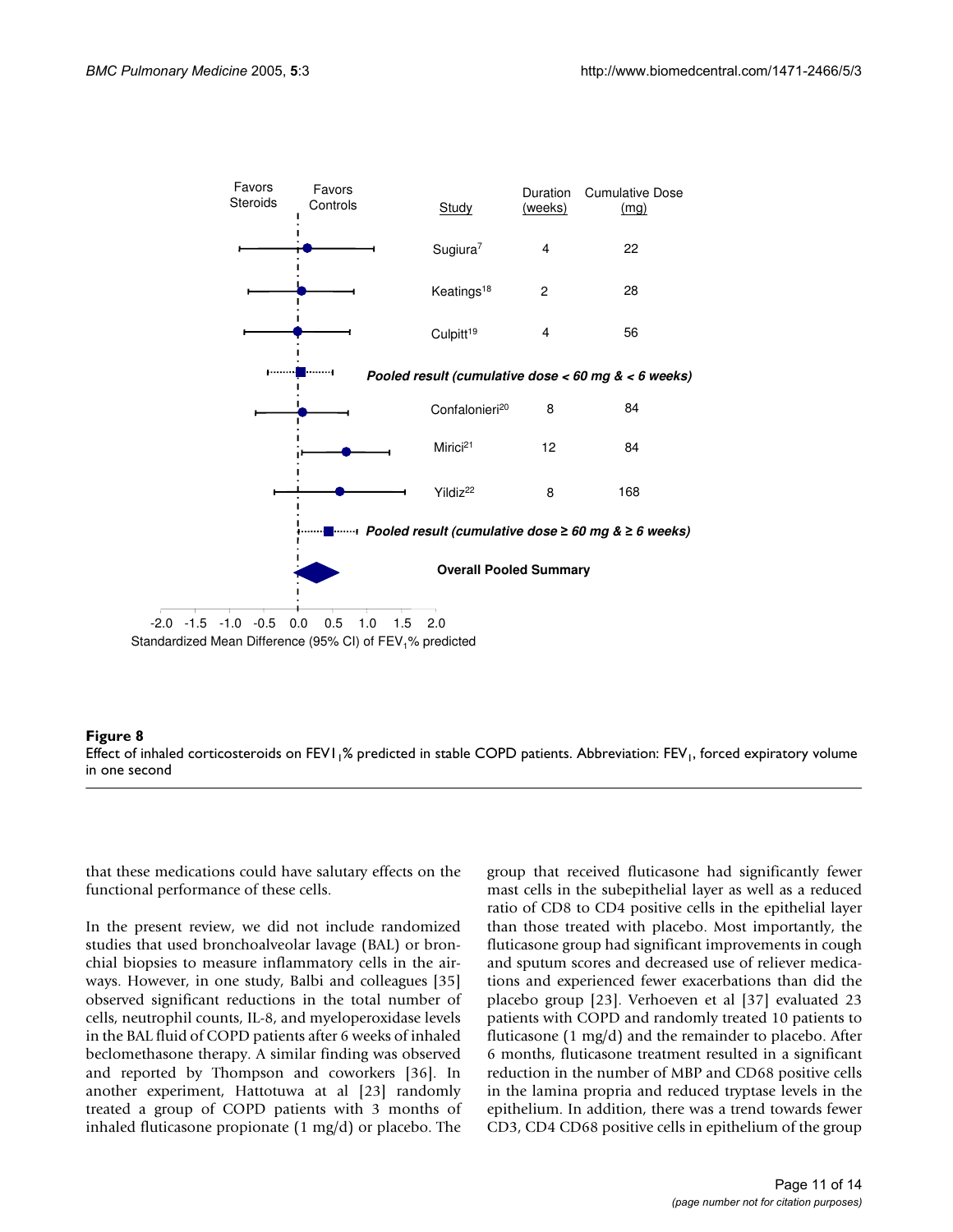| <b>Source</b>        |                                          | Total cells                 | <b>Neutrophils</b>                |                             | Lymphocytes                       |                             | <b>Eosinophils</b>                       |                            | <b>Macrophages</b>                       |                            |
|----------------------|------------------------------------------|-----------------------------|-----------------------------------|-----------------------------|-----------------------------------|-----------------------------|------------------------------------------|----------------------------|------------------------------------------|----------------------------|
|                      | <b>Number</b><br>(x 10 <sup>4</sup> /mL) | <b>SMD (95% CI)</b>         | Number<br>(x 10 <sup>4</sup> /mL) | <b>SMD (95% CI)</b>         | Number<br>(x 10 <sup>4</sup> /mL) | <b>SMD (95% CI)</b>         | <b>Number</b><br>(x 10 <sup>4</sup> /mL) | <b>SMD (95% CI)</b>        | <b>Number</b><br>(x 10 <sup>4</sup> /mL) | <b>SMD (95% CI)</b>        |
| Yildiz [22]          | 350.0                                    | $-0.6$ ( $-1.6$ to 0.4)     | 260.0                             | $-2.2$ ( $-3.4$ to $-1.0$ ) | 3.5                               | $-0.5$ ( $-1.4$ to 0.5)     | 7.0                                      | $-1.1$ (-2.1 to $-0.1$ )   | 80.0                                     | $0.2$ (-0.5 to 0.9)        |
| Confalonieri<br>[20] | 219.0                                    | $-0.4$ ( $-1.1$ to 0.3)     | 158.8                             | $-3.4$ ( $-4.5$ to $-2.3$ ) | 6.6                               | $-0.5$ ( $-1.2$ to 0.2)     | 6.2                                      | $-0.6$ ( $-1.3$ to $0.1$ ) | 45.0                                     | $-0.3$ ( $-0.9$ to 0.3)    |
| Mirici [21]          | 196.5                                    | $-1.0$ ( $-1.7$ to $-0.3$ ) | 146.5                             | $-7.5$ ( $-9.3$ to $-5.6$ ) | 1.6                               | $-0.7$ ( $-1.4$ to $-0.1$ ) | 1.6                                      | $0.2$ (-0.4 to 0.8)        | 38.2                                     | $0.5$ (-0.5 to 1.5)        |
| Sugiura [7]          | 165.7                                    | $0.2$ (-0.8 to 1.2)         | 102.9                             | $0.1$ (-0.9 to 1.1)         | 6.1                               | $0.04$ (-0.9 to 1.0)        | 4.5                                      | $-0.2$ ( $-1.2$ to 0.8)    | 52.0                                     | $-0.3$ ( $-1.1$ to 0.5)    |
| Culpitt [19]         | 165.0                                    | $-0.3$ ( $-1.1$ to 0.5)     | 145.0                             | $-0.4$ ( $-1.2$ to 0.4)     | NR.                               | <b>NR</b>                   | <b>NR</b>                                | <b>NR</b>                  | 25.0                                     | $-0.2$ ( $-0.9$ to $0.6$ ) |
| Keatings [18]        | $6.3*$                                   | $-0.1$ ( $-0.9$ to 0.7)     | $4.3*$                            | $-0.4$ ( $-1.1$ to 0.4)     | $6.0*$                            | $0.0$ (-0.7 to 0.8)         | $0.2*$                                   | $-0.2$ ( $-1.0$ to 0.6)    | $1.8*$                                   | $0.2$ (-0.7 to 1.2)        |
| Pooled<br>Summary    |                                          | $-0.4$ ( $-0.8$ to $-0.1$ ) |                                   | $-2.2$ ( $-3.8$ to $-0.5$ ) |                                   | $-0.4$ ( $-0.7$ to $-0.1$ ) |                                          | $-0.3$ ( $-0.6$ to $0.1$ ) |                                          | $-0.02$ ( $-0.3$ to 0.3)   |

**Table 3: Total and differential cell counts at baseline and the standard mean difference (SMD) in cell counts between intervention group and placebo group after treatment.**

\* cell count/ml

Abbreviations: NR, not reported/not calculable.

treated with fluticasone compared with the group treated with placebo [37]. The results from the BAL and bronchial biopsy studies largely support data from the sputum studies and are consistent with the notion that inhaled corticosteroids reduce airway inflammation in COPD.

We also did not include studies that used systemic corticosteroids. Barcyk and colleagues [38] have reported that oral prednisone therapy (0.5 mg/kg/d) for 2 weeks significantly reduced myeloperoxidase levels in the sputum of COPD patients. Brightling and colleagues [39] showed that 2 weeks of oral prednisone therapy resulted in fewer eosinophils in the sputum of COPD patients. Similar findings were reported by Fujimoto and colleagues [40]. These data suggest that oral prednisone can reduce certain components of airway inflammation (e.g. eosinophils) in COPD; however, most of the studies were very short in duration, which makes it difficult to compare these data against those studies that used inhaled corticosteroids.

Although in the present review, we could not adequately determine the effects of tobacco smoke exposure on the relationship between inhaled corticosteroids and airway inflammation, there is a growing body of evidence to suggest that active smoking may attenuate the effectiveness of corticosteroids in suppressing airway inflammation. Active smoking increases oxidative stress and up-regulates the production of various pro-inflammatory cytokines including Il-6, IL-8, IL-1β and monocyte chemoattractant protein-1 in airways, which may through a series of complex pathways lead to a state of steroid resistance [41]. Additionally, cigarette smoke may reduce histone deacetylase activity and its expression in alveolar macrophages, making these cells relatively resistant to corticosteroids since one of the principal targets of corticosteroid action is by switching off gene expression of inflammatory genes through the recruitment of histone deacetylases [41]. Therefore smoking cessation remains the single most important intervention in COPD management. Inhaled corticosteroids should be considered as a possible adjunctive therapy in patients who remain symptomatic despite smoking cessation.

There are certain limitations with the present analysis. First, although we used stringent entry criteria in order to minimize the heterogeneity in the research methods employed by each of the selected study, there were still some variations in the study design, the exposure medications, and the target population across the original studies. However, the differences in the characteristics of the studies were relatively small and unlikely to have materially affected the overall findings of the current review. We also contacted the primary authors to clarify any ambiguities or to obtain additional data, where necessary, to further minimize the "noise" inherent to meta-analyses. Moreover, to accommodate various differences in the methodology of data collection and laboratory techniques employed across the original studies, we converted the individual data into standardized mean estimates, which enhanced the comparability of data across the original studies. Second, it is possible that corticosteroid therapy could have affected the volume of sputum recovery, decreasing the total sputum cell counts in those patients exposed to this therapy. To mitigate this possibility, the cell counts were expressed as cells per volume of sputum recovered.

## **Conclusions**

In summary, the present meta-analysis suggests that inhaled corticosteroids when used for longer than 6 weeks can significantly reduce neutrophil counts and other inflammatory indices in the sputum of patients with stable COPD. Large randomized controlled trials are needed in the future to confirm these early findings and to determine whether these salutary effects persist longer than 3 to 4 months of therapy.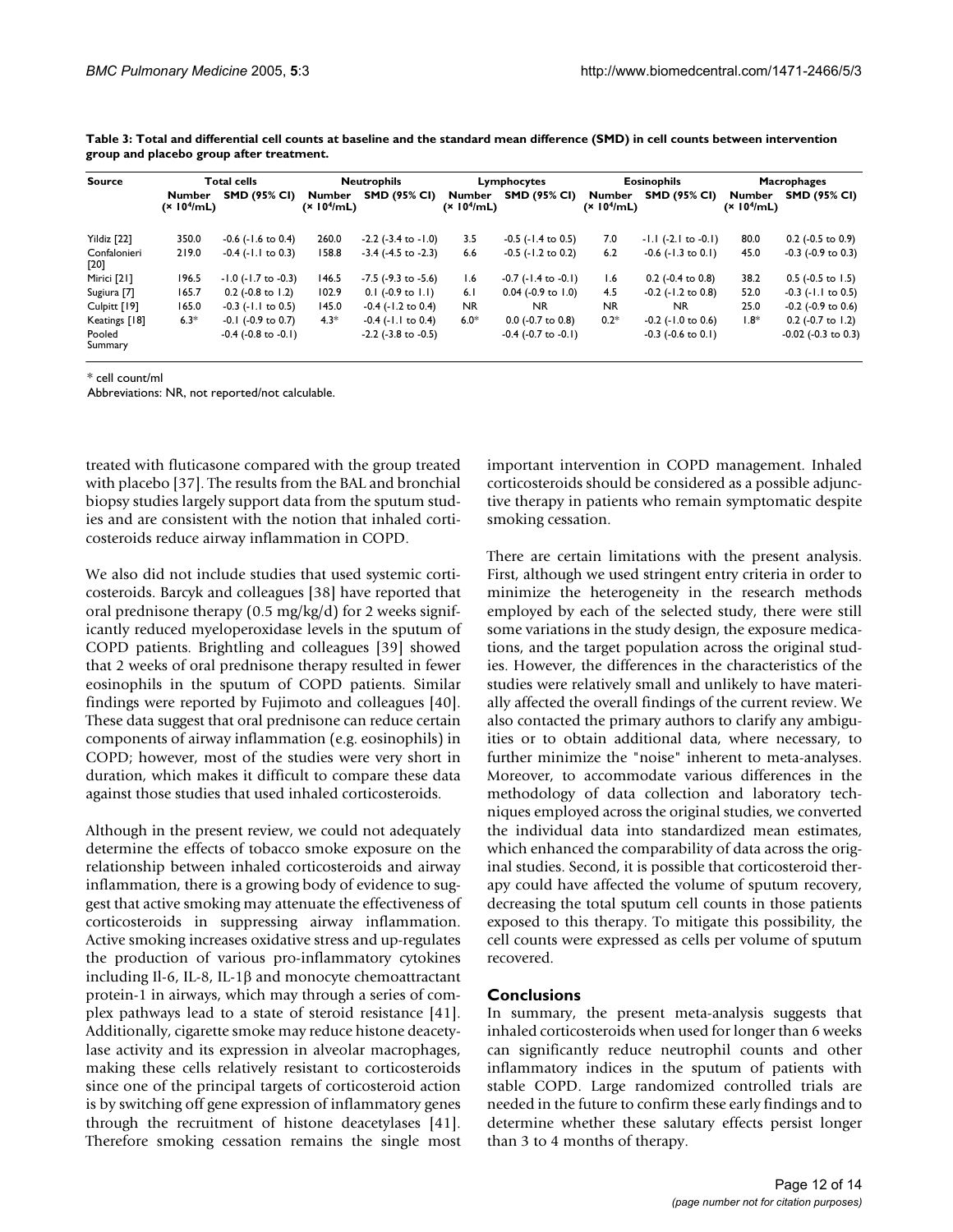## **Abbreviations**

COPD chronic obstructive pulmonary disease

 $FEV<sub>1</sub>$  forced expiratory volume in 1 second

FVC forced vital capacity

SD standard deviationIL-8 interleukin-8

## **Competing interests**

DDS and SFP have received honoraria for speaking engagements from GlaxoSmithKline (GSK) & Astra-Zeneca, and have received consultation fees and research funding from GSK. However, no part of this work was financed by these companies. This work was funded by Canada Research Chair and a Michael Smith/St. Paul's Hospital Foundation Professorship in COPD.

## **Authors' contributions**

All the authors contributed to the design and implementation of the study. Data analyses were performed by WQG and DDS. All authors contributed to the write-up of the manuscript.

## **Acknowledgements**

The authors thank Dr. Füsu Yildiz, Dr. Hisatoshi Sugiura, and Dr. Arzu Mirici for providing additional data for this study.

DDS is supported by a Canada Research Chair (Respiration) and a Michael Smith/St. Paul's Hospital Foundation Professorship in COPD.

## **References**

- 1. Calverley PM, Walker P: **[Chronic obstructive pulmonary](http://www.ncbi.nlm.nih.gov/entrez/query.fcgi?cmd=Retrieve&db=PubMed&dopt=Abstract&list_uids=14522537) [disease.](http://www.ncbi.nlm.nih.gov/entrez/query.fcgi?cmd=Retrieve&db=PubMed&dopt=Abstract&list_uids=14522537)** *Lancet* 2003, **362:**1053-1061.
- Barnes PJ, Shapiro SD, Pauwels RA: [Chronic obstructive pulmo](http://www.ncbi.nlm.nih.gov/entrez/query.fcgi?cmd=Retrieve&db=PubMed&dopt=Abstract&list_uids=14582923)**[nary disease: molecular and cellular mechanisms.](http://www.ncbi.nlm.nih.gov/entrez/query.fcgi?cmd=Retrieve&db=PubMed&dopt=Abstract&list_uids=14582923)** *Eur Respir J* 2003, **22:**672-688.
- 3. Di Stefano A, Capelli A, Lusuardi M, Balbo P, Vecchio C, Maestrelli P, Mapp CE, Fabbri LM, Donner CF, Saetta M: **[Severity of airflow lim](http://www.ncbi.nlm.nih.gov/entrez/query.fcgi?cmd=Retrieve&db=PubMed&dopt=Abstract&list_uids=9769292)[itation is associated with severity of airway inflammation in](http://www.ncbi.nlm.nih.gov/entrez/query.fcgi?cmd=Retrieve&db=PubMed&dopt=Abstract&list_uids=9769292) [smokers.](http://www.ncbi.nlm.nih.gov/entrez/query.fcgi?cmd=Retrieve&db=PubMed&dopt=Abstract&list_uids=9769292)** *Am J Respir Crit Care Med* 1998, **158:**1277-1285.
- 4. Saetta M, Turato G, Facchini FM, Corbino L, Lucchini RE, Casoni G, Maestrelli P, Mapp CE, Ciaccia A, Fabbri LM: **[Inflammatory cells in](http://www.ncbi.nlm.nih.gov/entrez/query.fcgi?cmd=Retrieve&db=PubMed&dopt=Abstract&list_uids=9372687) [the bronchial glands of smokers with chronic bronchitis.](http://www.ncbi.nlm.nih.gov/entrez/query.fcgi?cmd=Retrieve&db=PubMed&dopt=Abstract&list_uids=9372687)** *Am J Respir Crit Care Med* 1997, **156:**1633-1639.
- 5. Roland M, Bhowmik A, Sapsford RJ, Seemungal TA, Jeffries DJ, Warner TD, Wedzicha JA: **[Sputum and plasma endothelin-1](http://www.ncbi.nlm.nih.gov/entrez/query.fcgi?cmd=Retrieve&db=PubMed&dopt=Abstract&list_uids=11120901) [levels in exacerbations of chronic obstructive pulmonary](http://www.ncbi.nlm.nih.gov/entrez/query.fcgi?cmd=Retrieve&db=PubMed&dopt=Abstract&list_uids=11120901) [disease.](http://www.ncbi.nlm.nih.gov/entrez/query.fcgi?cmd=Retrieve&db=PubMed&dopt=Abstract&list_uids=11120901)** *Thorax* 2001, **56:**30-35.
- 6. Bhowmik A, Seemungal TA, Sapsford RJ, Wedzicha JA: **[Relation of](http://www.ncbi.nlm.nih.gov/entrez/query.fcgi?cmd=Retrieve&db=PubMed&dopt=Abstract&list_uids=10639527) [sputum inflammatory markers to symptoms and lung func](http://www.ncbi.nlm.nih.gov/entrez/query.fcgi?cmd=Retrieve&db=PubMed&dopt=Abstract&list_uids=10639527)[tion changes in COPD exacerbations.](http://www.ncbi.nlm.nih.gov/entrez/query.fcgi?cmd=Retrieve&db=PubMed&dopt=Abstract&list_uids=10639527)** *Thorax* 2000, **55:**114-120.
- Sugiura H, Ichinose M, Yamagata S, Koarai A, Shirato K, Hattori T: **[Correlation between change in pulmonary function and sup](http://www.ncbi.nlm.nih.gov/entrez/query.fcgi?cmd=Retrieve&db=PubMed&dopt=Abstract&list_uids=12668791)pression of reactive nitrogen species production following [steroid treatment in COPD.](http://www.ncbi.nlm.nih.gov/entrez/query.fcgi?cmd=Retrieve&db=PubMed&dopt=Abstract&list_uids=12668791)** *Thorax* 2003, **58:**299-305.
- 8. Patel IS, Roberts NJ, Lloyd-Owen SJ, Sapsford RJ, Wedzicha JA: **[Air](http://www.ncbi.nlm.nih.gov/entrez/query.fcgi?cmd=Retrieve&db=PubMed&dopt=Abstract&list_uids=12882457)[way epithelial inflammatory responses and clinical parame](http://www.ncbi.nlm.nih.gov/entrez/query.fcgi?cmd=Retrieve&db=PubMed&dopt=Abstract&list_uids=12882457)[ters in COPD.](http://www.ncbi.nlm.nih.gov/entrez/query.fcgi?cmd=Retrieve&db=PubMed&dopt=Abstract&list_uids=12882457)** *Eur Respir J* 2003, **22:**94-99.
- 9. Llewellyn-Jones CG, Hill SL, Stockley RA: **[Effect of fluticasone pro](http://www.ncbi.nlm.nih.gov/entrez/query.fcgi?cmd=Retrieve&db=PubMed&dopt=Abstract&list_uids=8202875)[pionate on neutrophil chemotaxis, superoxide generation,](http://www.ncbi.nlm.nih.gov/entrez/query.fcgi?cmd=Retrieve&db=PubMed&dopt=Abstract&list_uids=8202875) [and extracellular proteolytic activity in vitro.](http://www.ncbi.nlm.nih.gov/entrez/query.fcgi?cmd=Retrieve&db=PubMed&dopt=Abstract&list_uids=8202875)** *Thorax* 1994, **49:**207-212.
- 10. Keatings VM, Collins PD, Scott DM, Barnes PJ: **[ifferences in inter](http://www.ncbi.nlm.nih.gov/entrez/query.fcgi?cmd=Retrieve&db=PubMed&dopt=Abstract&list_uids=8564092)[leukin-8 and tumor necrosis factor-alpha in induced sputum](http://www.ncbi.nlm.nih.gov/entrez/query.fcgi?cmd=Retrieve&db=PubMed&dopt=Abstract&list_uids=8564092)**

**[from patients with chronic obstructive pulmonary disease or](http://www.ncbi.nlm.nih.gov/entrez/query.fcgi?cmd=Retrieve&db=PubMed&dopt=Abstract&list_uids=8564092) [asthma.](http://www.ncbi.nlm.nih.gov/entrez/query.fcgi?cmd=Retrieve&db=PubMed&dopt=Abstract&list_uids=8564092)** *Am J Respir Crit Care Med* 1996, **153:**530-534.

- 11. Zhang X, Moilanen E, Kankaanranta H: **[Beclomethasone, budeso](http://www.ncbi.nlm.nih.gov/entrez/query.fcgi?cmd=Retrieve&db=PubMed&dopt=Abstract&list_uids=11730731)[nide and fluticasone propionate inhibit human neutrophil](http://www.ncbi.nlm.nih.gov/entrez/query.fcgi?cmd=Retrieve&db=PubMed&dopt=Abstract&list_uids=11730731) [apoptosis.](http://www.ncbi.nlm.nih.gov/entrez/query.fcgi?cmd=Retrieve&db=PubMed&dopt=Abstract&list_uids=11730731)** *Eur J Pharmacol* 2001, **431:**365-371.
- 12. Sin DD, McAlister FA, Man SF, Anthonisen NR: **[Contemporary](http://www.ncbi.nlm.nih.gov/entrez/query.fcgi?cmd=Retrieve&db=PubMed&dopt=Abstract&list_uids=14600189) [management of chronic obstructive pulmonary disease: sci](http://www.ncbi.nlm.nih.gov/entrez/query.fcgi?cmd=Retrieve&db=PubMed&dopt=Abstract&list_uids=14600189)[entific review.](http://www.ncbi.nlm.nih.gov/entrez/query.fcgi?cmd=Retrieve&db=PubMed&dopt=Abstract&list_uids=14600189)** *JAMA* 2003, **290:**2301-2312.
- 13. van der Valk P, Monninkhof E, van der Palen J, Zielhuis G, van Herwaarden C: **[Effect of discontinuation of inhaled corticoster](http://www.ncbi.nlm.nih.gov/entrez/query.fcgi?cmd=Retrieve&db=PubMed&dopt=Abstract&list_uids=12406823)[oids in patients with chronic obstructive pulmonary disease:](http://www.ncbi.nlm.nih.gov/entrez/query.fcgi?cmd=Retrieve&db=PubMed&dopt=Abstract&list_uids=12406823) [the COPE study.](http://www.ncbi.nlm.nih.gov/entrez/query.fcgi?cmd=Retrieve&db=PubMed&dopt=Abstract&list_uids=12406823)** *Am J Respir Crit Care Med* 2002, **166:**1358-1363.
- 14. Boulet LP, Becker A, Berube D, Beveridge R, Ernst P: **[Canadian](http://www.ncbi.nlm.nih.gov/entrez/query.fcgi?cmd=Retrieve&db=PubMed&dopt=Abstract&list_uids=10906907) [Asthma Consensus Report, 1999. Canadian Asthma Consen](http://www.ncbi.nlm.nih.gov/entrez/query.fcgi?cmd=Retrieve&db=PubMed&dopt=Abstract&list_uids=10906907)[sus Group.](http://www.ncbi.nlm.nih.gov/entrez/query.fcgi?cmd=Retrieve&db=PubMed&dopt=Abstract&list_uids=10906907)** *CMAJ* 1999, **161(11 Suppl):**S1-61.
- 15. Curtin F, Altman DG, Elbourne D: **[Meta-analysis combining par](http://www.ncbi.nlm.nih.gov/entrez/query.fcgi?cmd=Retrieve&db=PubMed&dopt=Abstract&list_uids=12210629)[allel and cross-over clinical trials. I: Continuous outcomes.](http://www.ncbi.nlm.nih.gov/entrez/query.fcgi?cmd=Retrieve&db=PubMed&dopt=Abstract&list_uids=12210629)** *Stat Med* 2002, **21:**2131-2144.
- 16. Sutton AJ, Abrams KR: *Methods for meta-analysis in medical research* England: John Wiley; 2000:57-86.
- 17. Loppow D, Schleiss MB, Kanniess F, Taube C, Jorres RA, Magnussen H: **[In patients with chronic bronchitis a four week trial with](http://www.ncbi.nlm.nih.gov/entrez/query.fcgi?cmd=Retrieve&db=PubMed&dopt=Abstract&list_uids=11217907) [inhaled steroids does not attenuate airway inflammation.](http://www.ncbi.nlm.nih.gov/entrez/query.fcgi?cmd=Retrieve&db=PubMed&dopt=Abstract&list_uids=11217907)** *Respir Med* 2001, **95:**115-121.
- 18. Keatings VM, Jatakanon A, Worsdell YM, Barnes PJ: **[Effects of](http://www.ncbi.nlm.nih.gov/entrez/query.fcgi?cmd=Retrieve&db=PubMed&dopt=Abstract&list_uids=9032192) [inhaled and oral glucocorticoids on inflammatory indices in](http://www.ncbi.nlm.nih.gov/entrez/query.fcgi?cmd=Retrieve&db=PubMed&dopt=Abstract&list_uids=9032192) [asthma and COPD.](http://www.ncbi.nlm.nih.gov/entrez/query.fcgi?cmd=Retrieve&db=PubMed&dopt=Abstract&list_uids=9032192)** *Am J Respir Crit Care Med* 1997, **155:**542-548.
- 19. Culpitt SV, Maziak W, Loukidis S, Nightingale JA, Matthews JL, Barnes P|: [Effect of high dose inhaled steroid on cells, cytokines, and](http://www.ncbi.nlm.nih.gov/entrez/query.fcgi?cmd=Retrieve&db=PubMed&dopt=Abstract&list_uids=10556133) **[proteases in induced sputum in chronic obstructive pulmo](http://www.ncbi.nlm.nih.gov/entrez/query.fcgi?cmd=Retrieve&db=PubMed&dopt=Abstract&list_uids=10556133)[nary disease.](http://www.ncbi.nlm.nih.gov/entrez/query.fcgi?cmd=Retrieve&db=PubMed&dopt=Abstract&list_uids=10556133)** *Am J Respir Crit Care Med* 1999, **160:**1635-1639.
- 20. Confalonieri M, Mainardi E, Della Porta R, Bernorio S, Gandola L, Beghe B, Spanevello A: **[Inhaled corticosteroids reduce neu](http://www.ncbi.nlm.nih.gov/entrez/query.fcgi?cmd=Retrieve&db=PubMed&dopt=Abstract&list_uids=9797758)[trophilic bronchial inflammation in patients with chronic](http://www.ncbi.nlm.nih.gov/entrez/query.fcgi?cmd=Retrieve&db=PubMed&dopt=Abstract&list_uids=9797758) [obstructive pulmonary disease.](http://www.ncbi.nlm.nih.gov/entrez/query.fcgi?cmd=Retrieve&db=PubMed&dopt=Abstract&list_uids=9797758)** *Thorax* 1998, **53:**583-585.
- 21. Mirici A, Bektas Y, Ozbakis G: **Effect of inhaled corticosteroids on respiratory function tests and airway inflammation in stable chronic obstructive pulmonary disease: A randomised, double-blind, controlled clinical trial.** *Clinical Drug Investigation* 2001, **21:**835-842.
- 22. Yildiz F, Kaur AC, Ilgazli A, Celikoglu M, Kacar Ozkara S, Paksoy N, Ozkarakas O: **[Inhaled corticosteroids may reduce neutrophilic](http://www.ncbi.nlm.nih.gov/entrez/query.fcgi?cmd=Retrieve&db=PubMed&dopt=Abstract&list_uids=10705266) [inflammation in patients with stable chronic obstructive pul](http://www.ncbi.nlm.nih.gov/entrez/query.fcgi?cmd=Retrieve&db=PubMed&dopt=Abstract&list_uids=10705266)[monary disease.](http://www.ncbi.nlm.nih.gov/entrez/query.fcgi?cmd=Retrieve&db=PubMed&dopt=Abstract&list_uids=10705266)** *Respiration* 2000, **67:**71-76.
- 23. Hattotuwa KL, Gizycki MJ, Ansari TW, Jeffery PK, Barnes NC: **[The](http://www.ncbi.nlm.nih.gov/entrez/query.fcgi?cmd=Retrieve&db=PubMed&dopt=Abstract&list_uids=12070058) effects of inhaled fluticasone on airway inflammation in [chronic obstructive pulmonary disease: a double-blind, pla](http://www.ncbi.nlm.nih.gov/entrez/query.fcgi?cmd=Retrieve&db=PubMed&dopt=Abstract&list_uids=12070058)[cebo-controlled biopsy study.](http://www.ncbi.nlm.nih.gov/entrez/query.fcgi?cmd=Retrieve&db=PubMed&dopt=Abstract&list_uids=12070058)** *Am J Respir Crit Care Med* 2002, **165:**1592-1596.
- 24. Alsaeedi A, Sin DD, McAlister FA: **[The effects of inhaled corticos](http://www.ncbi.nlm.nih.gov/entrez/query.fcgi?cmd=Retrieve&db=PubMed&dopt=Abstract&list_uids=12106623)[teroids in chronic obstructive pulmonary disease: a system](http://www.ncbi.nlm.nih.gov/entrez/query.fcgi?cmd=Retrieve&db=PubMed&dopt=Abstract&list_uids=12106623)[atic review of randomized placebo-controlled trials.](http://www.ncbi.nlm.nih.gov/entrez/query.fcgi?cmd=Retrieve&db=PubMed&dopt=Abstract&list_uids=12106623)** *Am J Med* 2002, **113:**59-65.
- 25. Lung Health Study Research Group: **[Effect of inhaled triamci](http://www.ncbi.nlm.nih.gov/entrez/query.fcgi?cmd=Retrieve&db=PubMed&dopt=Abstract&list_uids=11136260)[nolone on the decline in pulmonary function in chronic](http://www.ncbi.nlm.nih.gov/entrez/query.fcgi?cmd=Retrieve&db=PubMed&dopt=Abstract&list_uids=11136260) [obstructive pulmonary disease.](http://www.ncbi.nlm.nih.gov/entrez/query.fcgi?cmd=Retrieve&db=PubMed&dopt=Abstract&list_uids=11136260)** *N Engl J Med* 2000, **343:**1902-1909.
- 26. Heasman SJ, Giles KM, Ward C, Rossi AG, Haslett C, Dransfield I: **[Glucocorticoid-mediated regulation of granulocyte apopto](http://www.ncbi.nlm.nih.gov/entrez/query.fcgi?cmd=Retrieve&db=PubMed&dopt=Abstract&list_uids=12844333)sis and macrophage phagocytosis of apoptotic cells: implica[tions for the resolution of inflammation.](http://www.ncbi.nlm.nih.gov/entrez/query.fcgi?cmd=Retrieve&db=PubMed&dopt=Abstract&list_uids=12844333)** *J Endocrinol* 2003, **178:**29-36.
- 27. Goulding NJ, Euzger HS, Butt SK, Perretti M: **Novel pathways for glucocorticoid effects on neutrophils in chronic inflammation.** *Inflamm Res* 1998, **47:**158-165.
- 28. Llewellyn-Jones CG, Harris TA, Stockley RA: **[Effect of fluticasone](http://www.ncbi.nlm.nih.gov/entrez/query.fcgi?cmd=Retrieve&db=PubMed&dopt=Abstract&list_uids=8564107) [propionate on sputum of patients with chronic bronchitis](http://www.ncbi.nlm.nih.gov/entrez/query.fcgi?cmd=Retrieve&db=PubMed&dopt=Abstract&list_uids=8564107) [and emphysema.](http://www.ncbi.nlm.nih.gov/entrez/query.fcgi?cmd=Retrieve&db=PubMed&dopt=Abstract&list_uids=8564107)** *Am J Respir Crit Care Med* 1996, **153:**616-621.
- 29. Little SA, Chalmers GW, MacLeod KJ, McSharry C, Thomson NC: **[Non-invasive markers of airway inflammation as predictors](http://www.ncbi.nlm.nih.gov/entrez/query.fcgi?cmd=Retrieve&db=PubMed&dopt=Abstract&list_uids=10679543) [of oral steroid responsiveness in asthma.](http://www.ncbi.nlm.nih.gov/entrez/query.fcgi?cmd=Retrieve&db=PubMed&dopt=Abstract&list_uids=10679543)** *Thorax* 2000, **55:**232-234.
- 30. Schleimer RP, Bochner BS: **[The effects of glucocorticoids on](http://www.ncbi.nlm.nih.gov/entrez/query.fcgi?cmd=Retrieve&db=PubMed&dopt=Abstract&list_uids=7798561) [human eosinophils.](http://www.ncbi.nlm.nih.gov/entrez/query.fcgi?cmd=Retrieve&db=PubMed&dopt=Abstract&list_uids=7798561)** *J Allergy Clin Immunol* 1994, **94:**1202-1213.
- 31. Papi A, Romagnoli M, Baraldo S, Braccioni F, Guzzinati I, Saetta M, Ciaccia A, Fabbri LM: **[Partial reversibility of airflow limitation](http://www.ncbi.nlm.nih.gov/entrez/query.fcgi?cmd=Retrieve&db=PubMed&dopt=Abstract&list_uids=11069811)**